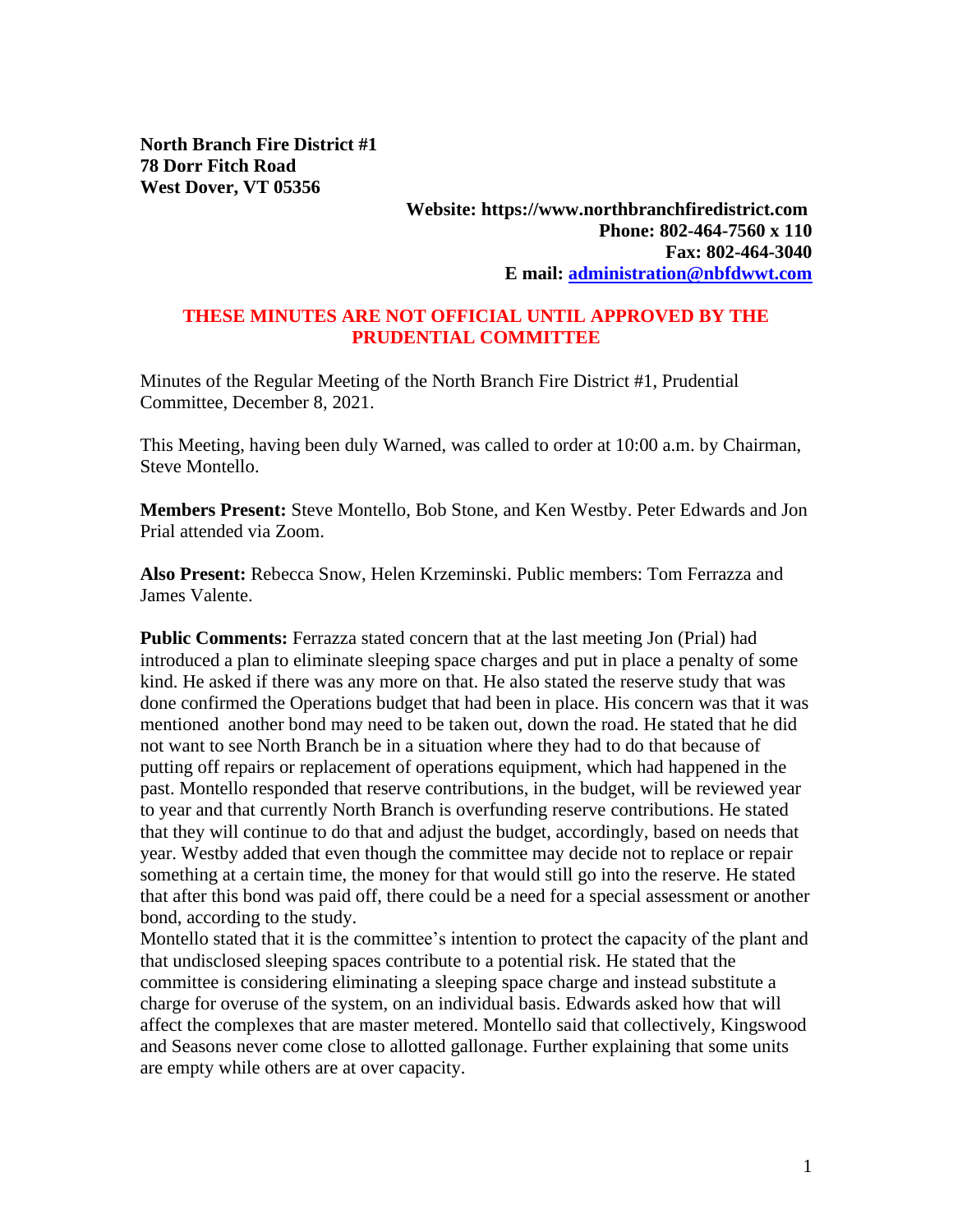**Minutes:** Stone moved to approve the minutes of November 10, 2021, as submitted. Seconded by Prial. Passed unanimously.

**Letters**: NBFD received a notification from Vermont Department of Environmental Conservation that owners of abutting property, at 79 Dorr Fitch Road,were applying for an individual wetlands permit. It was discussed to notify the agency that is doing the Ellis Brook study.

A letter came from Lincoln Financial Group stating they are denying a Short-Term Disability claim from Kevin Joyce. Montello stated that he had the right to appeal, should he want to do that.

Montello wanted to inform the committee that a former employee had taken a claim to the Supreme Court for a permanent disability. He noted that North Branch was being represented by our insurance company and that it was ongoing.

Montello stated that North Branch had been served with a complaint about a tax sale and that it was being handled and resolved through Fisher & Fisher Law Offices, PC.

**Treasurer's Report:** Westby moved to approve to pay bills in the amount of \$323,636.24. Seconded by Stone. Passed unanimously.

- Snow stated that the Bond CD was up for renewal on December 18, 2021. Prial made a motion to close out the CD at the Bank of Bennington and put the funds into Operations, at Peoples United Bank, seconded by Stone. Passed unanimously.
- Snow reported that the A/R to be collected has come down to \$166,012.71.
- Montello asked to have A/R reports to include customers and age of account. Westby noted that it is important to do this as 90,180,360 plus days, as NB goes to an accrual basis ledger.
- Snow asked what account to transfer the \$10,525.00 we are holding for the gallonage of 2 lots that were sold in the Tamarack Development. Montello stated to put it in the operations account.
- Snow said that Bart Howes had asked about the \$400,000 that was in the budget from capital raised by users. She asked if that should be transferred, also. Montello said that NB will need to tie out that account at the end of the year to match the budget. He stated that we also need to do that with the bond account, and it should be at zero balance at the end of the year.
- There was a discussion about closing the bond account and opening a payroll account.
- Montello and Westby asked Snow and Krzeminski to get a complete analysis of priority and tax sale accounts. He would like details on gallonage, and funds associated with these accounts. It was suggested to leave \$1,000 in the tax sale account to hold it open.
- Montello asked the committee to get the auditors what they need to complete the representation letters and audit.

**Chief Operator's Report:** Howes sent the following report: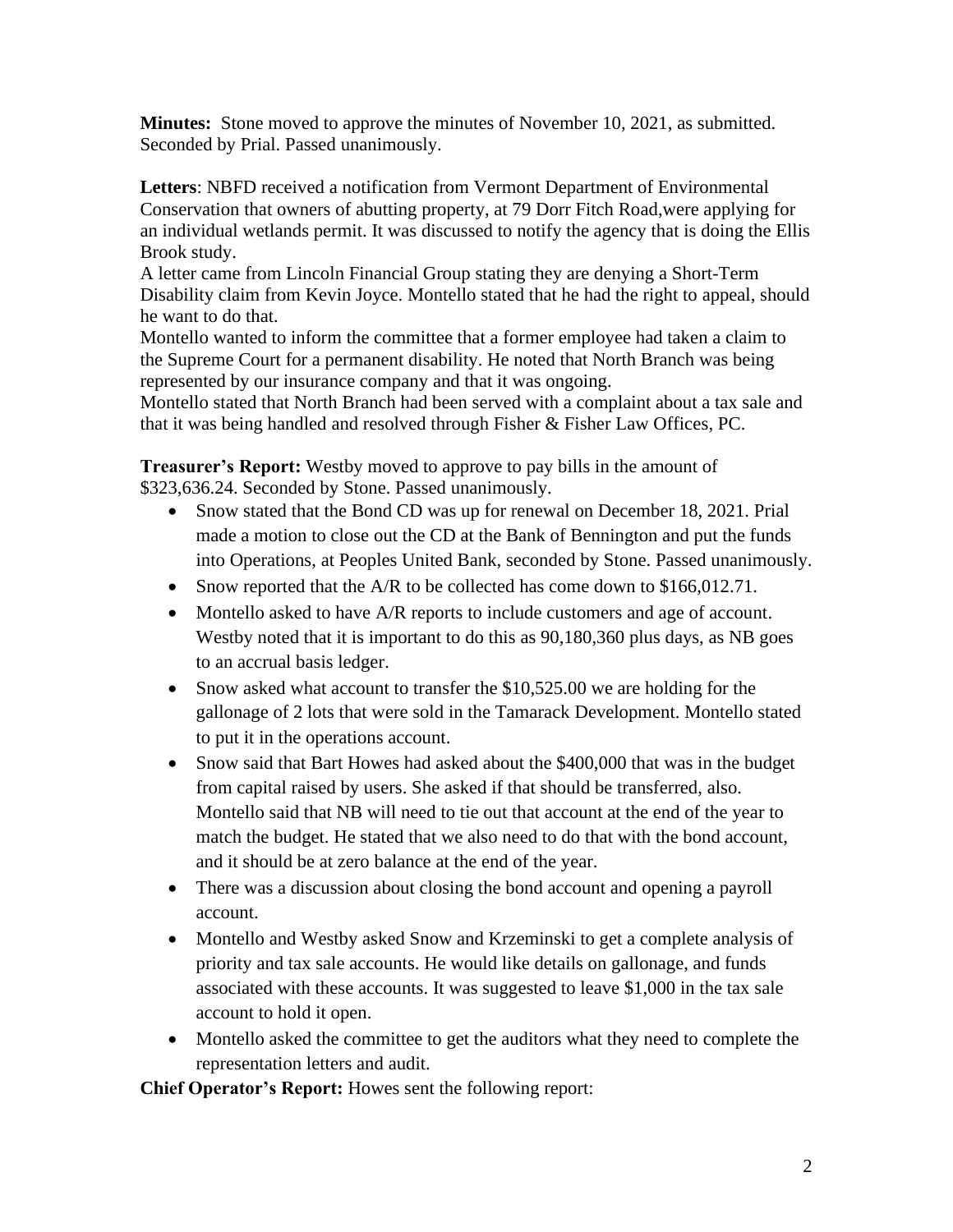## **Operations**

- The faulty VFD at Rt 100 pump station has been replaced by Champlin Associates.
- Champlin Associates has begun installation of the backup float system at Rt 100 pump station.
- Stiles has sent me 12 endpoints and registers. That's all I could get. I recommend we reserve these for places that do not have a meter or hand reads with missing/broken readouts. Basically, anyone who we cannot physically get a usage reading from.
- I have created a SOP to help administrations create the needed reports for tracking our hand read meters, radio read meters, accounts missing meters, and noncommunicating cellular meters that need replacing. We still cannot get the needed meter parts to fix these, but it should be tracked.

## **Communications Content:**

- Prial stated that he had been working on updating the Ordinance and working on other documents. He explained one of them being a frequently asked questions document and the other is a rates document. He stated that this was an update and would not be completed until January. He outlined work that is being done to update contracts, revise rate structure and implement penalties, all to manage and protect the capacity of flow coming to the plant.
- Prial said that one of the rate systems that are being considered would be monitoring peak periods and have a peak usage fee for those weeks. Weeks that are being considered are December 26- January 2 and President's week. He stated that NB would also do an annual audit of usage and charge for excessive use. This would replace the current form of capacity management and protection, which is the sleeping space charge. The implementation of the annual audit and the conversion of sleeping space dollars into a purchase of gallonage allocation would be put in place and customers would be notified in advance of the peak week charge.
- Stone suggested having different rates for summer verses winter. Prial said that could be a possibility and they needed more discussion about it.
- Prial noted the importance of going paperless and compiling email lists. It was suggested to do a post card mailing, to customers, stating there would be a threedollar charge if we must send bills by paper.
- Prial explained that the rates document would be the one that the Prudential Committee would change, rather than the Ordinance, which now specifies rates. The Ordinance will refer to the rates document and state statutes.
- Montello noted that there has been some calls and emails, from customers, asking if they will get their money back if the sleeping space charge is eliminated. He read a statement he drafted to respond to those questions. The committee